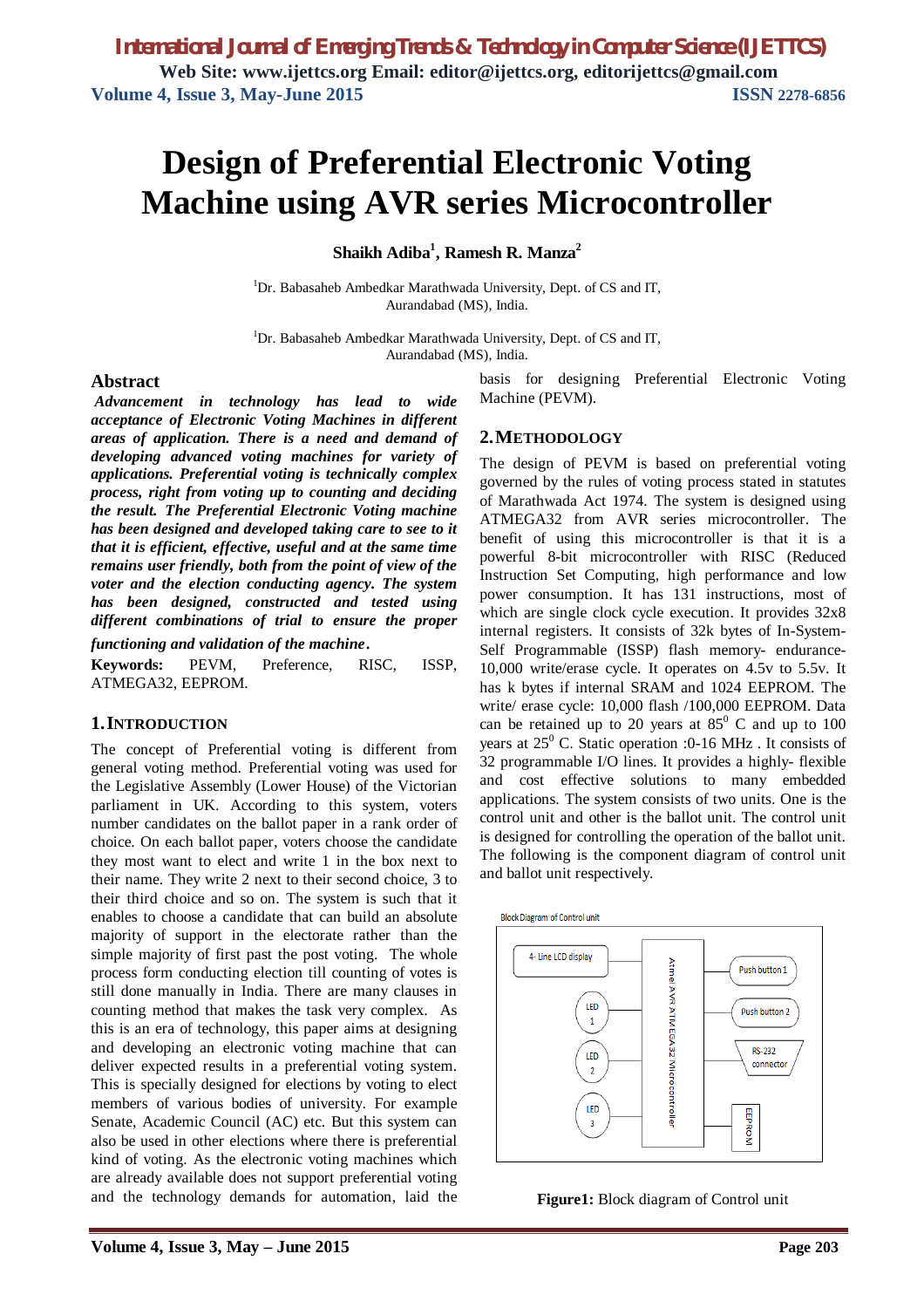## *International Journal of Emerging Trends & Technology in Computer Science (IJETTCS)* **Web Site: www.ijettcs.org Email: editor@ijettcs.org, editorijettcs@gmail.com Volume 4, Issue 3, May-June 2015 ISSN** 2278-6856



**Figure 2:** Block diagram of Ballot unit

The microcontroller is interfaced with a 20x4 line LCD display from HD44780 series. The information essential during the operation of the voting is shown on LCD display and dual digit LED display. For assigning the preference number a 4x3 matrix keypad is provided which contains necessary keys for the use of voters. The LCD display is connected in four bit mode to port B of atmega32 microcontroller. The key pad connections are made at port A of the ballot unit. Both the rows and columns are interfaced to the same port using upper and lower nibbles respectively. An external memory that is 24C256 is interfaced at port C of microcontroller. It is used to store information of the voting such as names of contesting candidates and voter's preferences to them etc.LED display is connected to ballot unit microcontroller using few pins of port C with the help of latch and few pins of port D. Buzzer is interfaced with control unit microcontroller at port D. LEDs and switches are connected to port D on both the units.



**Figure 3:** Ballot Unit snap



**Figure 4:** Control Unit snap

A general purpose PCB supporting AVR series microcontroller is used for assembling the circuit. The implementation of the preferential voting required modifying and debugging of the circuit and the controlling program from time to time, to this effect, utilizing the ISP capability of the microcontroller an ISP port was also provided on the circuit board. For the purpose of burning the firmware into microcontroller, we used an AVR-ISP programmer from Extreme Electronics, utilizing the parallel port of the computer.

## **3.DESIGN AND CONSTRUCTION**

The PEVM is designed for preferential voting system of Dr. BAMU. Hence, it will not be used on a large scale like general assembly elections. The system is designed user friendly and the cost of maintenance is reasonable. The machine is simple operate and does not require special training of the man power. Hence time efforts and resources are saved. Data security and reliability of operation is also kept at priority. In order to accomplish the desired results of the preferential voting process, the university rules and regulations for conducting election were thoroughly examined. And suitable algorithm was developed gradually to make provision for the implementation of the voting process. Optimized program codes were written in embedded C language. All of the programming was done using AVR Studio compiler to test and make the code error free. Then the HEX file was generated and burned to the microcontroller chip using AVR-burner. When the programming is over, the system is in operation and can be tested. Various test were performed, considering different scenarios and the results were recorded. During testing, the practical issues that we found were resolved immediately.